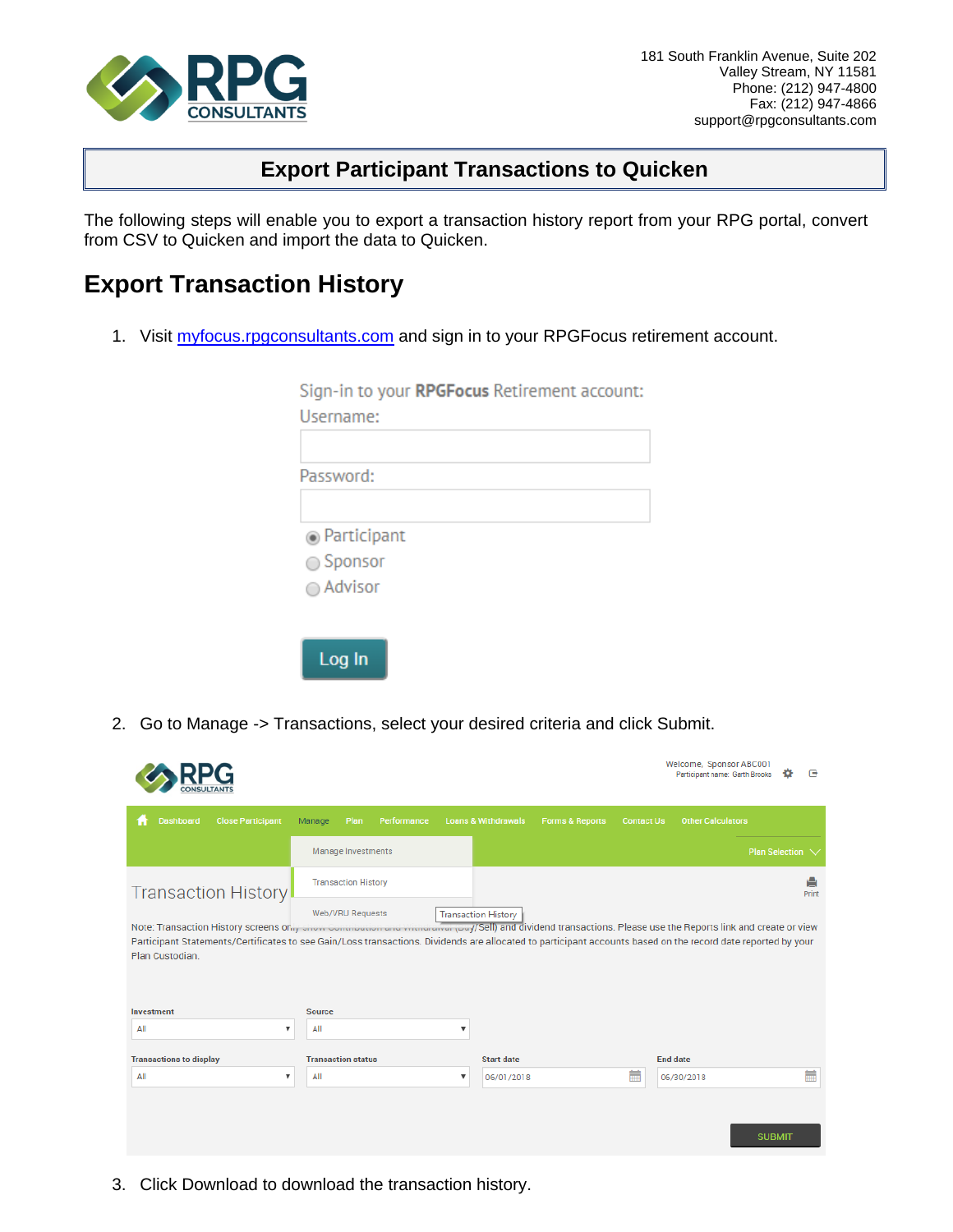**DOWNLOAD** 

## **Convert from CSV to QFX**

1. Download CSV2QFX at<https://www.propersoft.net/download/csv2qfx> and install it. You can test

the converter with the free trial before purchasing a license. **Use promotion code RPG40 to** 

**receive a 40% discount when you purchase a CSV2QFX personal license.**

*This is a paid application developed by ProperSoft Inc. We are not affiliated with ProperSoft Inc, we are not responsible for the software and we do not provide product support for the converter.* 

- 2. Start CSV2QFX and point to the CSV file (make sure it is not opened in Excel)
- 3. Enter the account ID as select the account type
- 4. Click the Convert button to create the QFX file
- 5. If the account in Quicken is connected to direct bank download, disable online services before

importing a QFX file

6. Import the QFX file into Quicken as Web Connect file

## **Import QFX File to Quicken**

1. Start Quicken and click File, then File Import, then Web Connect file.

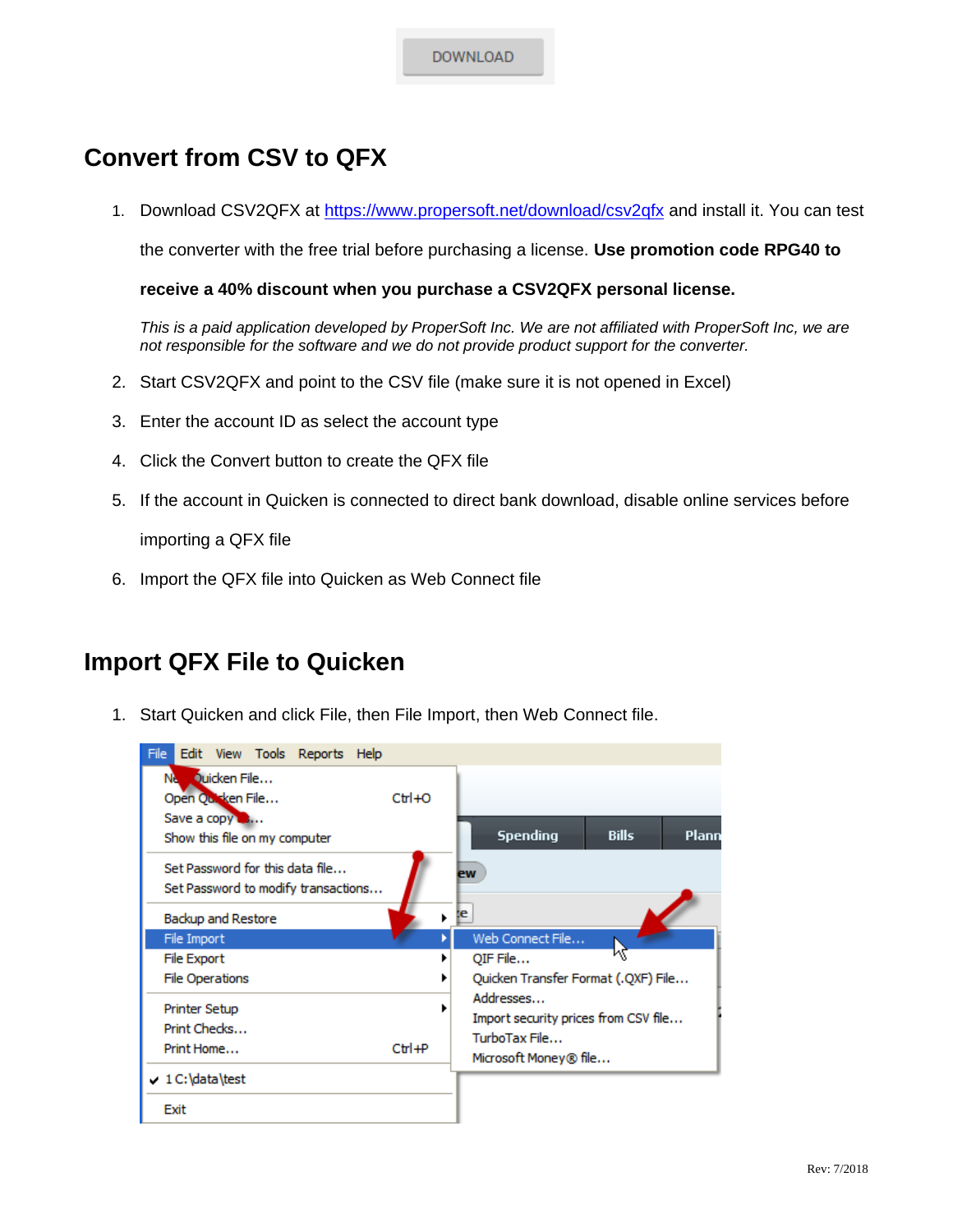2. On the import screen, select existing account or create new account.

| <b>Q</b> Import Downloaded Transactions   |                     |  |  |  |  |  |  |  |
|-------------------------------------------|---------------------|--|--|--|--|--|--|--|
| <b>Import Downloaded Transactions</b>     |                     |  |  |  |  |  |  |  |
|                                           |                     |  |  |  |  |  |  |  |
|                                           |                     |  |  |  |  |  |  |  |
| Credit Card - Bank                        |                     |  |  |  |  |  |  |  |
| C Create a new account                    |                     |  |  |  |  |  |  |  |
| Credit Card at Bank<br><b>Credit Card</b> | Personal            |  |  |  |  |  |  |  |
| Nickname                                  | Used mostly for     |  |  |  |  |  |  |  |
| C Link to an existing account:            |                     |  |  |  |  |  |  |  |
|                                           |                     |  |  |  |  |  |  |  |
| <b>Cancel</b>                             | <b>Import</b><br>m. |  |  |  |  |  |  |  |

3. Confirm the account is updated (one time).

| Ine Step Update Summary          |
|----------------------------------|
| <b>C</b> One Step Update Summary |
| <b>Quotes</b>                    |
| <b>Financial Institutions</b>    |
| Financial Institutions Updated   |
|                                  |
| 1 account updated successfully   |